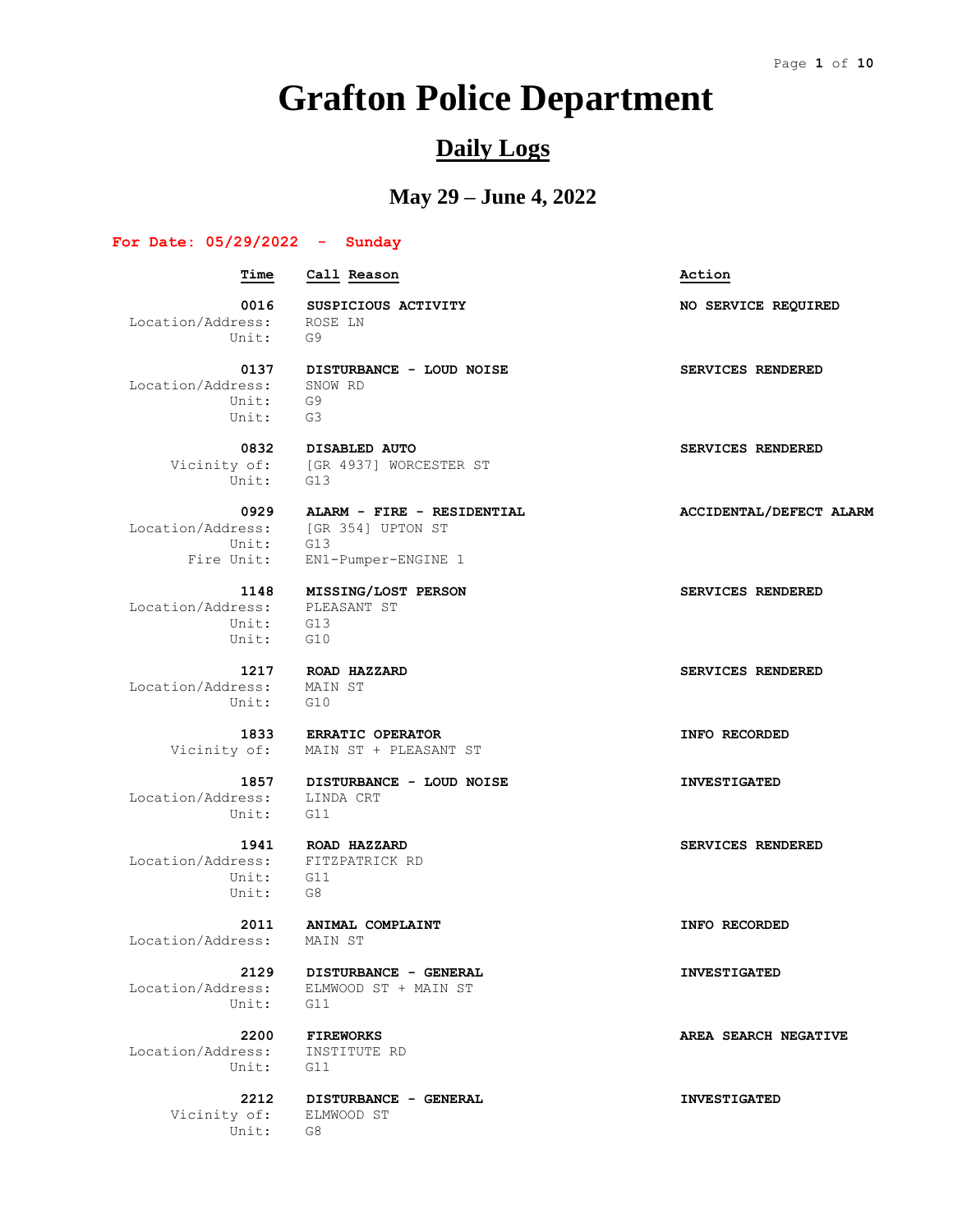**2309 FIREWORKS AREA SEARCH NEGATIVE** Location/Address: UPTON ST Unit: G11

**For Date: 05/30/2022 - Monday**

 Location/Address: NORTH ST Unit: G4

Unit: G4

 **1415 DISTURBANCE - NEIGHBOR INVESTIGATED** Location/Address: UPTON ST Unit: G4

Unit: G13

 Location/Address: N MAIN ST Unit: G8

Location/Address: WORCESTER ST

 Location/Address: WATERVILLE ST Unit: G11

 Location/Address: ELM ST Unit: G8

 Unit: G8 Unit: G11

#### **For Date: 05/31/2022 - Tuesday**

Unit: G12

 **0120 SUSPICIOUS AUTO INVESTIGATED** Location/Address: [GR 9094] WORCESTER ST

 Vicinity of: UPTON ST Unit: G12

 **0622 MOTOR VEHICLE STOP CITATION ISSUED**

 **0623 MOTOR VEHICLE STOP CITATION ISSUED** Location/Address: MILFORD RD + PROVIDENCE RD Unit: G10

 Location/Address: [GR 7447] GRAFTON COM Unit: G12

 **1000 PARKING VIOLATION SERVICES RENDERED**

 **1259 MOTOR VEHICLE STOP VERBAL WARNING** Vicinity of: [GR 4937] WORCESTER ST

Unit: G13

1429 **AMBULANCE - MEDICAL REMOVED** TO HOSPITAL Location/Address: [GR 1926] FOREST LN EMS Unit: GRALS-GRAFTON ALS

 **1915 ERRATIC OPERATOR UNFOUNDED**

 **2037 DISTURBANCE - GENERAL SERVICES RENDERED**

 **0733 RADAR ASSIGNMENT CITATION ISSUED**

 **1552 THREATENING INVESTIGATED**

 **2026 WELL BEING CHECK INVESTIGATED**

 **2032 DISTURBANCE - GENERAL AREA SEARCH NEGATIVE**

Location/Address: [GR 163] FOREST LN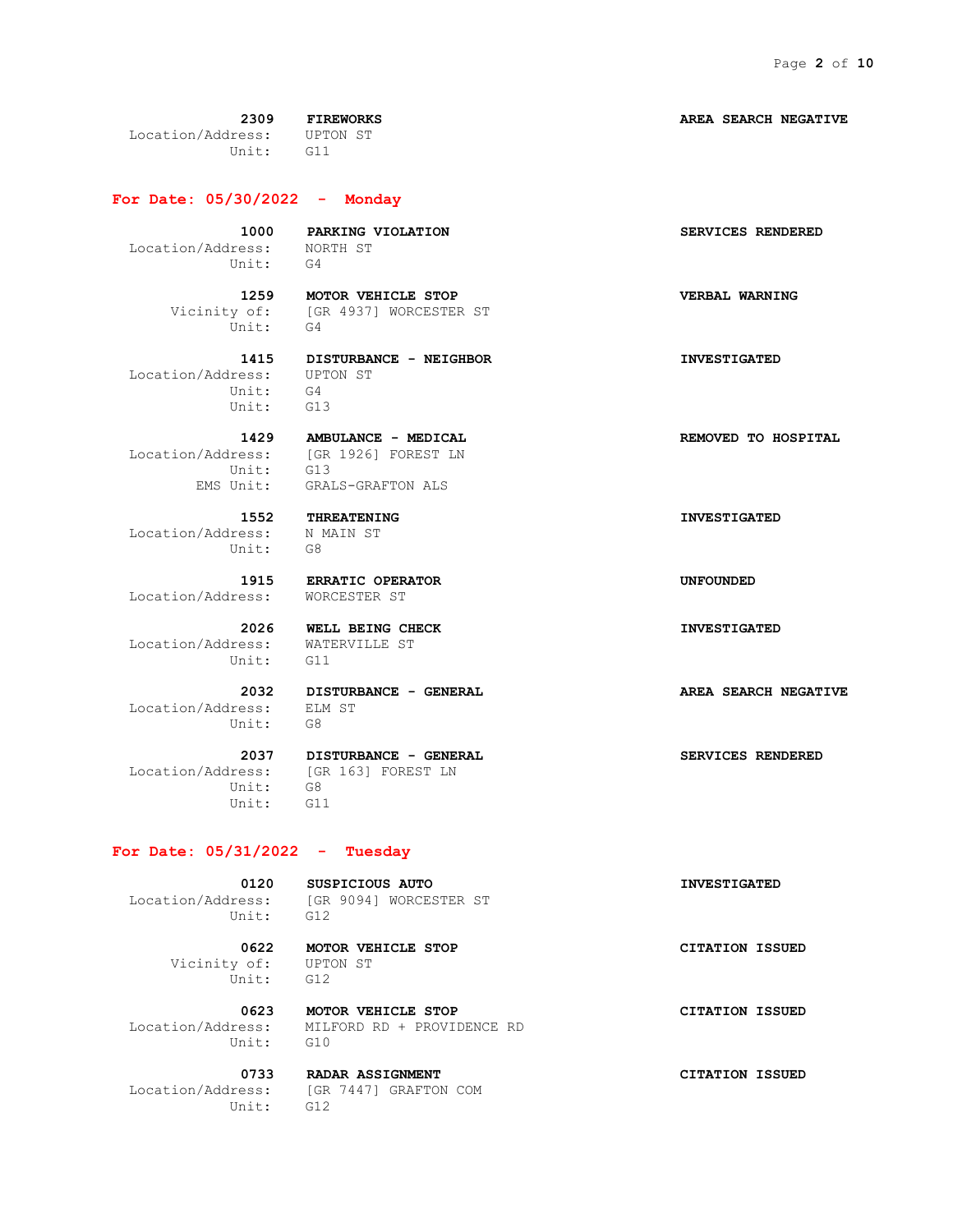| 0741                                     | SUSPICIOUS AUTO                                                         | <b>INVESTIGATED</b>  |
|------------------------------------------|-------------------------------------------------------------------------|----------------------|
|                                          | Location/Address: [GR 2302C] FOLLETTE ST                                |                      |
| Unit:                                    | G12                                                                     |                      |
| 0809                                     | ACCIDENT - PERSONAL INJURY                                              | AREA SEARCH NEGATIVE |
| Location/Address: HINGHAM RD<br>Unit: G4 |                                                                         |                      |
|                                          |                                                                         |                      |
|                                          | EMS Unit: GRALS-GRAFTON ALS                                             |                      |
| 0817                                     | ACCIDENT - ROLLOVER / ENTRAP.                                           | REMOVED TO HOSPITAL  |
| Location/Address: MASS PIKE E            |                                                                         |                      |
|                                          | EMS Unit: GRALS-GRAFTON ALS                                             |                      |
|                                          | Fire Unit: CR2-Command-CAR 2<br>Fire Unit: CR1-Command-CAR 1 FIRE CHIEF |                      |
|                                          |                                                                         |                      |
|                                          | Fire Unit: EN2-Pumper-ENGINE 2                                          |                      |
|                                          | Fire Unit: R1-Heavy Rescue-RESCUE 1                                     |                      |
|                                          | 0840 ANIMAL COMPLAINT                                                   | NO SERVICE REQUIRED  |
| Location/Address: BRIGHAM HILL RD        |                                                                         |                      |
|                                          | 0920 ALARM - MEDICAL                                                    | PATIENT REFUSAL      |
| Location/Address: FOREST LN              |                                                                         |                      |
| Unit:                                    | G4                                                                      |                      |
| EMS Unit:                                | SUALS-SUTTON ALS                                                        |                      |
|                                          | 1037 DISORDERLY PERSON(S)<br>Location/Address: [GR 163] FOREST LN       | SERVICES RENDERED    |
|                                          |                                                                         |                      |
| Unit: G13                                |                                                                         |                      |
| Unit: G12<br>Unit: G4                    |                                                                         |                      |
|                                          |                                                                         |                      |
|                                          | EMS Unit: GRALS-GRAFTON ALS                                             |                      |
|                                          | 1047 ANIMAL COMPLAINT                                                   | SERVICES RENDERED    |
| Location/Address:                        | SOUTH ST                                                                |                      |
|                                          | 1125 ILLEGAL DUMPING<br>Location/Address: [GR 5553] DEPOT ST            | <b>INVESTIGATED</b>  |
|                                          |                                                                         |                      |
| Unit:                                    | G12                                                                     |                      |
|                                          | 1215 TRAFFIC HAZARD                                                     | SERVICES RENDERED    |
| Vicinity of: GLEN ST                     |                                                                         |                      |
| Unit: G13                                |                                                                         |                      |
| 1256                                     | <b>ASSIST OTHER AGENCY</b>                                              | SERVICES RENDERED    |
| Location/Address:                        | [GR 163] FOREST LN                                                      |                      |
| Unit:                                    | G12                                                                     |                      |
| Unit:                                    | G4                                                                      |                      |
| Unit:                                    | G13                                                                     |                      |
| 1446                                     | FIRE - ELECTRICAL                                                       | <b>INVESTIGATED</b>  |
| Location/Address:                        | BRIDGE ST                                                               |                      |
|                                          | Fire Unit: CR2-Command-CAR 2                                            |                      |
| Unit:                                    | G13                                                                     |                      |
| Fire Unit:                               | EN2-Pumper-ENGINE 2                                                     |                      |
| 1630                                     | SCAM/ATTEMPTED SCAM                                                     | INFO RECORDED        |
| Location/Address:                        | MERRIAM RD                                                              |                      |
| 1650                                     | ASSIST OTHER POLICE DEPT                                                | NO SERVICE REQUIRED  |
| Location/Address:                        | HUDSON AVE                                                              |                      |
| 1721                                     | AMBULANCE - MEDICAL - EMD                                               | REMOVED TO HOSPITAL  |
| Location/Address:                        | LINCOLN LN                                                              |                      |
| EMS Unit:                                | GRALS-GRAFTON ALS                                                       |                      |
| Unit:                                    | G13                                                                     |                      |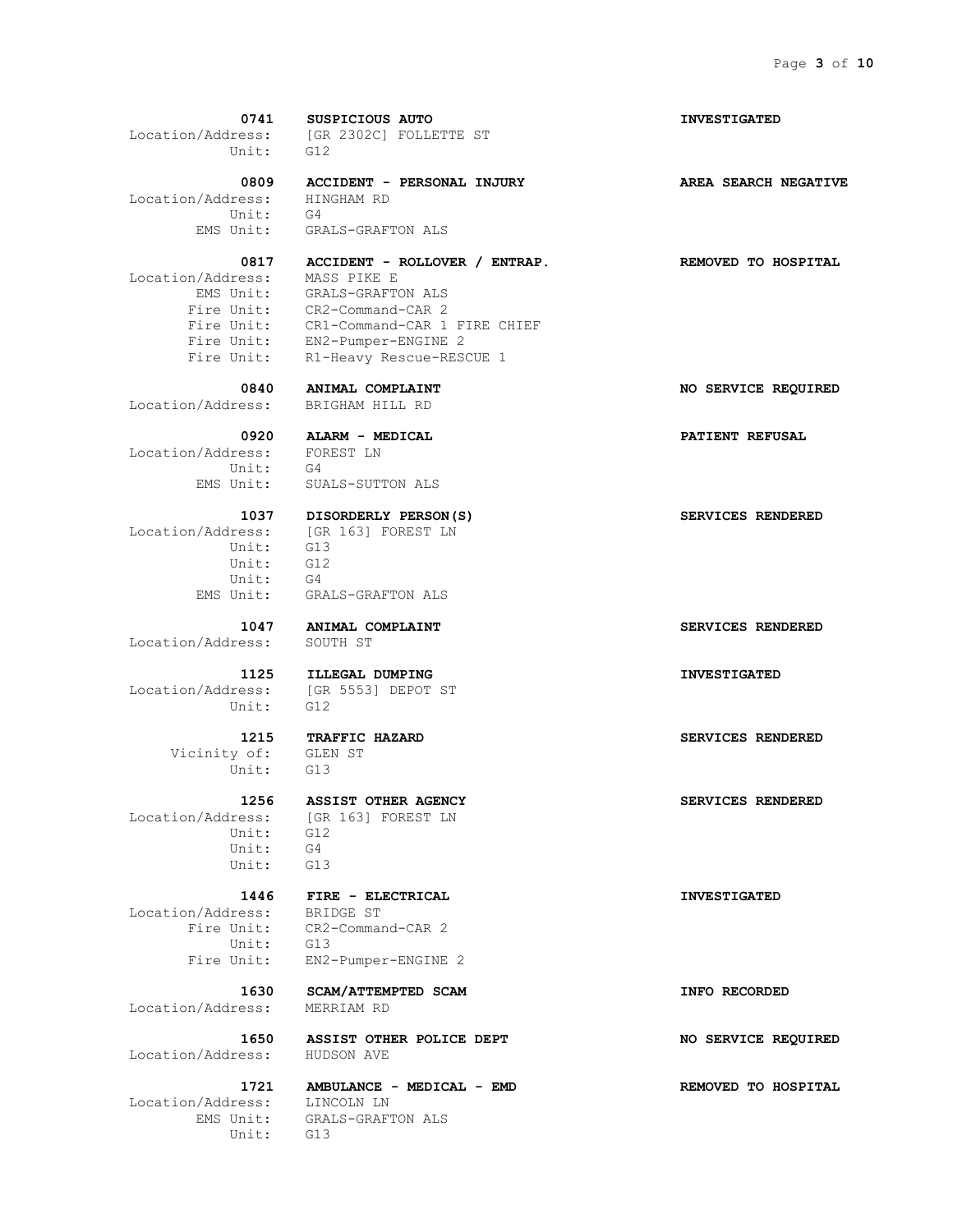#### **For Date: 06/01/2022 - Wednesday**

Location/Address: ORCHARD ST

 Location/Address: PROVIDENCE RD Unit: G12 Unit: G3

 Location/Address: MAIN ST Unit: G3

 Location/Address: BROWNS RD Unit: G12

 Unit: G3 Unit: G12

 Location/Address: WORCESTER ST Unit: G12

 Location/Address: FOREST LN Unit: G10

 Location/Address: [GR 163] FOREST LN Unit: G4

Unit: G4

 **1008 ALARM - BURGLAR INVESTIGATED** Unit: G4

Unit: G10

Unit: G10

Unit: G4

Unit: G10

Unit: G10

 **0008 SUSPICIOUS PERSON INVESTIGATED**

 **0209 AMBULANCE - MEDICAL - EMD REMOVED TO HOSPITAL** EMS Unit: GRALS-GRAFTON ALS

 **0342 ALARM - BURGLAR INVESTIGATED** Location/Address: [GR 571] AIRPORT RD

 **0610 MOTOR VEHICLE STOP CITATION ISSUED**

EMS Unit: GRALS-GRAFTON ALS

 **0853 FOLLOW UP SERVICES RENDERED**

 **0929 ALARM - BURGLAR INVESTIGATED** Location/Address: [GR 9416] BRIGHAM HILL RD

Location/Address: [GR 2217] UPTON ST

Location/Address: [GR 5343] PROVIDENCE RD

 **1331 ASSIST PUBLIC SERVICES RENDERED** Location/Address: [GR 5343] PROVIDENCE RD

1335 **WELL BEING CHECK AREA SEARCH NEGATIVE** Location/Address: MILFORD RD + PROVIDENCE RD

 **1357 TRAFFIC CONTROL SERVICES RENDERED** Location/Address: [GR 5425] PROVIDENCE RD

 **1446 TRAFFIC CONTROL SERVICES RENDERED** Location/Address: WORCESTER ST + WHEELER RD

 **0002 NOTIFICATION INFO RECORDED**

 **0156 SUSPICIOUS AUTO INVESTIGATED**

 **0753 WELL BEING CHECK REMOVED TO HOSPITAL**

 **1230 ASSIST PUBLIC SERVICES RENDERED**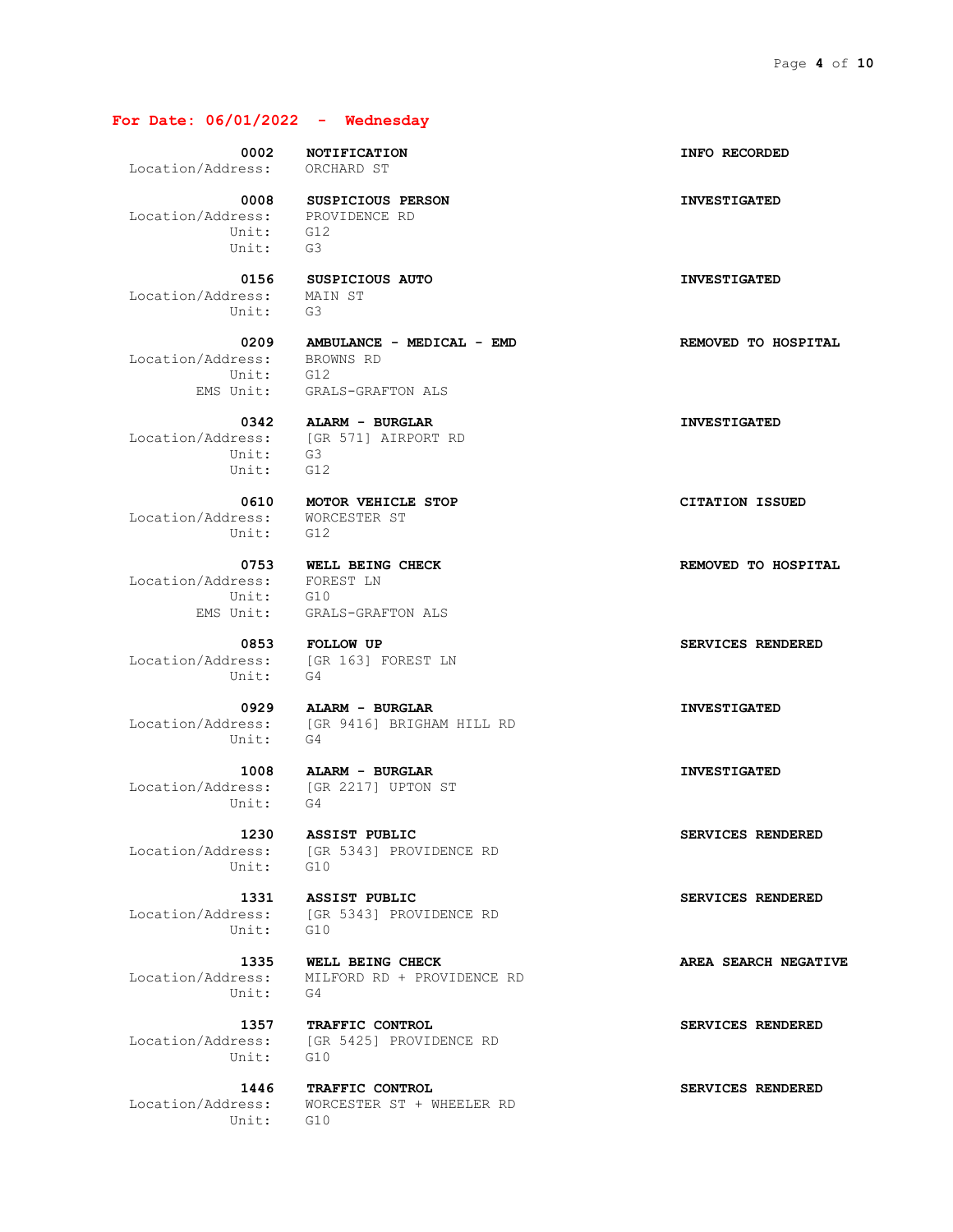Location/Address: MILFORD RD Unit: G4

 Location/Address: MILFORD RD Unit: G4

 Location/Address: WATERVILLE ST Unit: G4

 Location/Address: MILLBURY ST Unit: G9

 Location/Address: MILLBURY ST Unit: G9

 Location/Address: MILLBURY ST Unit: G9

 Location/Address: UPTON ST Unit: G9

 Location/Address: WORCESTER ST Unit: G9

 **2149 MOTOR VEHICLE STOP CITATION ISSUED**

 Location/Address: CARROLL RD Unit: G9

 Location/Address: [WE] W MAIN ST Unit: G9

 **2342 ASSIST OTHER POLICE DEPT SERVICES RENDERED**

#### **For Date: 06/02/2022 - Thursday**

 **0627 MOTOR VEHICLE STOP CITATION ISSUED** Location/Address: WORCESTER ST + AIRPORT RD Unit: G12

 **0902 ASSIST PUBLIC SERVICES RENDERED** Location/Address: [GR 6901] WORCESTER ST

 Vicinity of: [GR 159] BRIDGE ST Unit: G12

Location/Address: [GR 5425] PROVIDENCE RD

 Location/Address: [GR 160] CROSS ST Unit: G12

 **0940 FOLLOW UP SERVICES RENDERED**

Location/Address: [MI] WHEELOCK AVE

 **1538 MOTOR VEHICLE STOP CITATION ISSUED**

 **1557 MOTOR VEHICLE STOP CITATION ISSUED**

 **1748 SERVE SUMMONS SERVED IN HAND**

 **1935 MOTOR VEHICLE STOP CITATION ISSUED**

 **1952 MOTOR VEHICLE STOP CITATION ISSUED**

 **2012 MOTOR VEHICLE STOP VERBAL WARNING**

 **2037 MOTOR VEHICLE STOP CITATION ISSUED**

 **2214 MOTOR VEHICLE STOP VERBAL WARNING**

 **0913 MOTOR VEHICLE STOP CITATION ISSUED**

 **0921 NOTIFICATION INFO RECORDED**

 **1011 AMBULANCE - MEDICAL REFERRED TO OTHER AGENCY**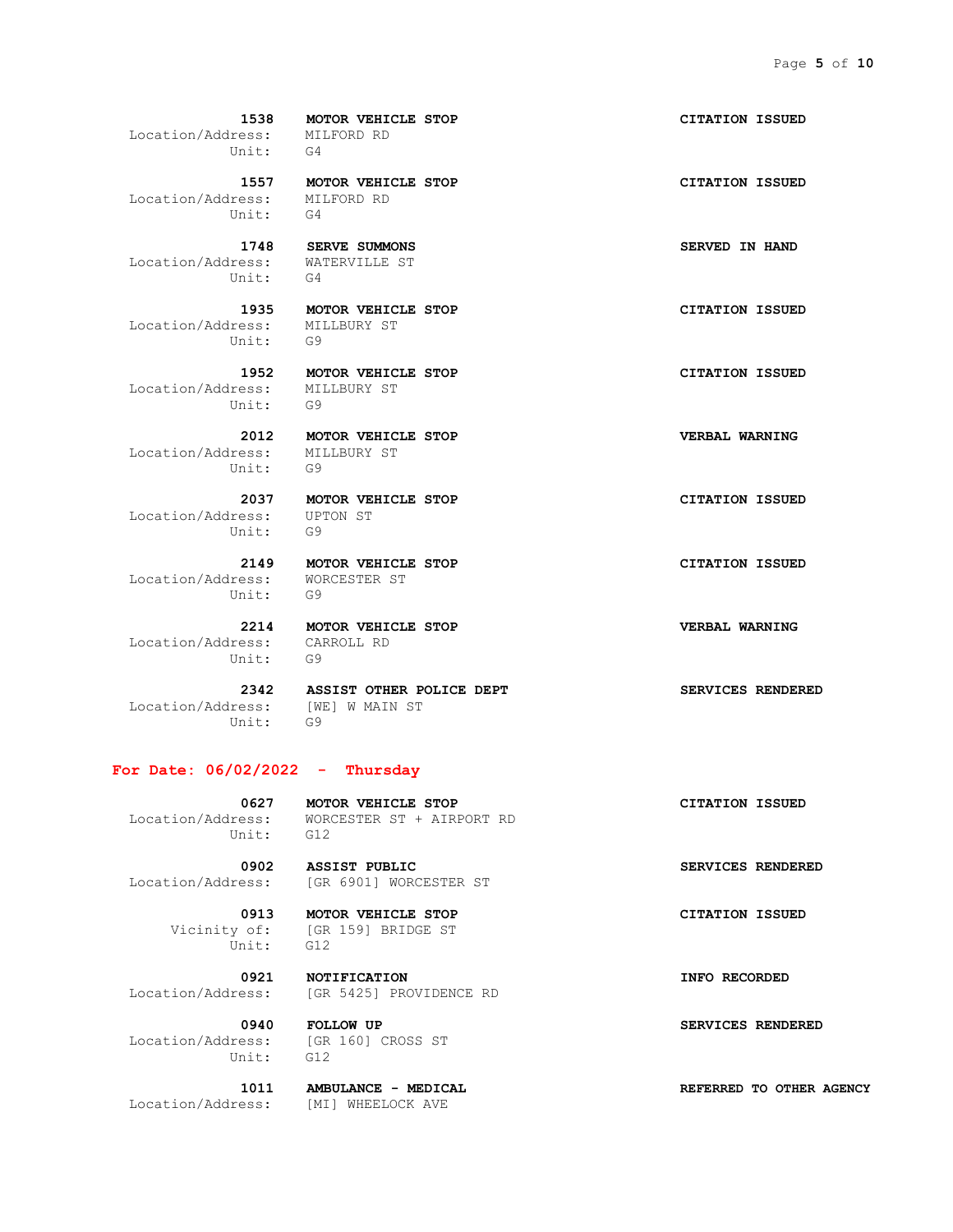Unit: G12

 Location/Address: ORCHARD ST Unit: G10 Unit: G10

Location/Address: MILLBURY ST

Unit: G12

 Location/Address: WESTBORO RD Unit: G13

Unit: G3

 Location/Address: MAIN ST Unit: G13 Unit: G4 EMS Unit: GRALS-GRAFTON ALS

 Location/Address: GEORGE HILL RD Unit: G9

 Location/Address: UPTON ST Unit: G3 Unit: G9

 Unit: G9 Unit: G4

 Location/Address: [GR 1945] MAGILL DR Unit: G9

#### **For Date: 06/03/2022 - Friday**

 Location/Address: [GR 5425] PROVIDENCE RD Unit: G11 Unit: G13

 **0530 DISABLED AUTO INVESTIGATED** Location/Address: [GR 1288] WORCESTER ST Unit: G13

 **1357 WELL BEING CHECK INVESTIGATED** Location/Address: PROVIDENCE RD + PULLARD RD

 **1416 WELL BEING CHECK INVESTIGATED**

 **1434 FIRE - GAS ODOR SERVICES RENDERED** Fire Unit: EN1-Pumper-ENGINE 1

 **1451 ACCIDENT - NO INJURIES SERVICES RENDERED** Location/Address: PLEASANT ST + PULLARD RD

 **1550 VANDALISM UNFOUNDED**

**1713 ASSIST PUBLIC SERVICES RENDERED** Location/Address: [GR 5343] PROVIDENCE RD

 **1748 FRAUD/IDENTITY THEFT INFO RECORDED** Location/Address: [GR 5343] PROVIDENCE RD

 **2153 MOTOR VEHICLE STOP VERBAL WARNING** Location/Address: WORCESTER ST + HITCHINGS RD

 **2242 SUSPICIOUS AUTO SERVICES RENDERED**

 **0144 SUSPICIOUS AUTO INVESTIGATED**

 **1844 ERRATIC OPERATOR AREA SEARCH NEGATIVE**

 **2031 SERVE PAPERS AREA SEARCH NEGATIVE**

 **1737 AMBULANCE - MEDICAL REMOVED TO HOSPITAL**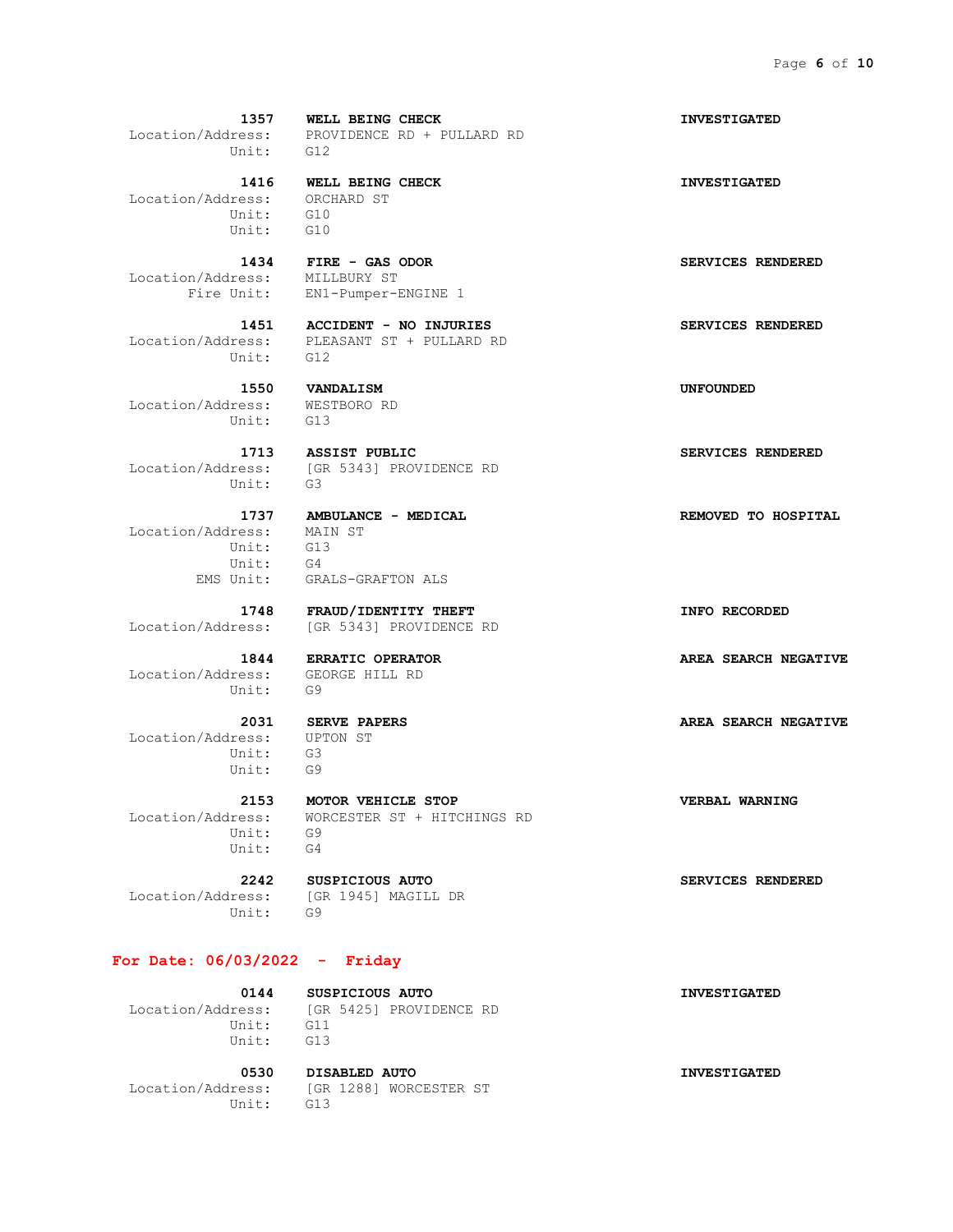Unit: G11

 Location/Address: N MAIN ST Unit: G11

Unit: G4

Unit: G4

Unit:

Unit: G10

Location/Address: MASS PIKE W

Location/Address: SHREWSBURY ST

 Location/Address: MILFORD RD Unit: G4

 Location/Address: MILFORD RD Unit: G4

 Location/Address: WORCESTER ST Unit: G8

Location/Address: MILLBURY ST Unit: G11

 Location/Address: JANET CIR Unit: G8 Unit: G11

 **0600 RADAR ASSIGNMENT SERVICES RENDERED** Location/Address: N MAIN ST + WORCESTER ST

 **0614 MOTOR VEHICLE STOP VERBAL WARNING**

 **0921 ASSIST PUBLIC SERVICES RENDERED** Location/Address: [GR 6901] WORCESTER ST

 **1250 FOLLOW UP SERVICES RENDERED** Location/Address: [GR 250] PROVIDENCE RD

 **1327 FOLLOW UP SERVICES RENDERED** Location/Address: [GR 5425] PROVIDENCE RD

 **1351 TRAFFIC CONTROL SERVICES RENDERED** Location/Address: [GR 5425] PROVIDENCE RD

 **1352 ASSIST PUBLIC SERVICES RENDERED** Location/Address: [GR 5343] PROVIDENCE RD

 **1353 ASSIST PUBLIC SERVICES RENDERED** Location/Address: [GR 5343] PROVIDENCE RD

 **1500 ACCIDENT - PERSONAL INJURY REMOVED TO HOSPITAL** Fire Unit: R1-Heavy Rescue-RESCUE 1 Fire Unit: EN1-Pumper-ENGINE 1 EMS Unit: GRALS-GRAFTON ALS Fire Unit: CR2-Command-CAR 2

Location/Address: [GR 6138] DANIELLE DR

 **1507 ILLEGAL DUMPING INVESTIGATED**

 **1630 MOTOR VEHICLE STOP CITATION ISSUED**

 **1642 MOTOR VEHICLE STOP ARREST - SUMMONS**

 **1647 MOTOR VEHICLE STOP VERBAL WARNING**

 **1702 RADAR ASSIGNMENT CITATION ISSUED**

 **1706 MISSING/LOST PERSON INVESTIGATED**

 **1507 ALARM - BURGLAR ACCIDENTAL/DEFECT ALARM**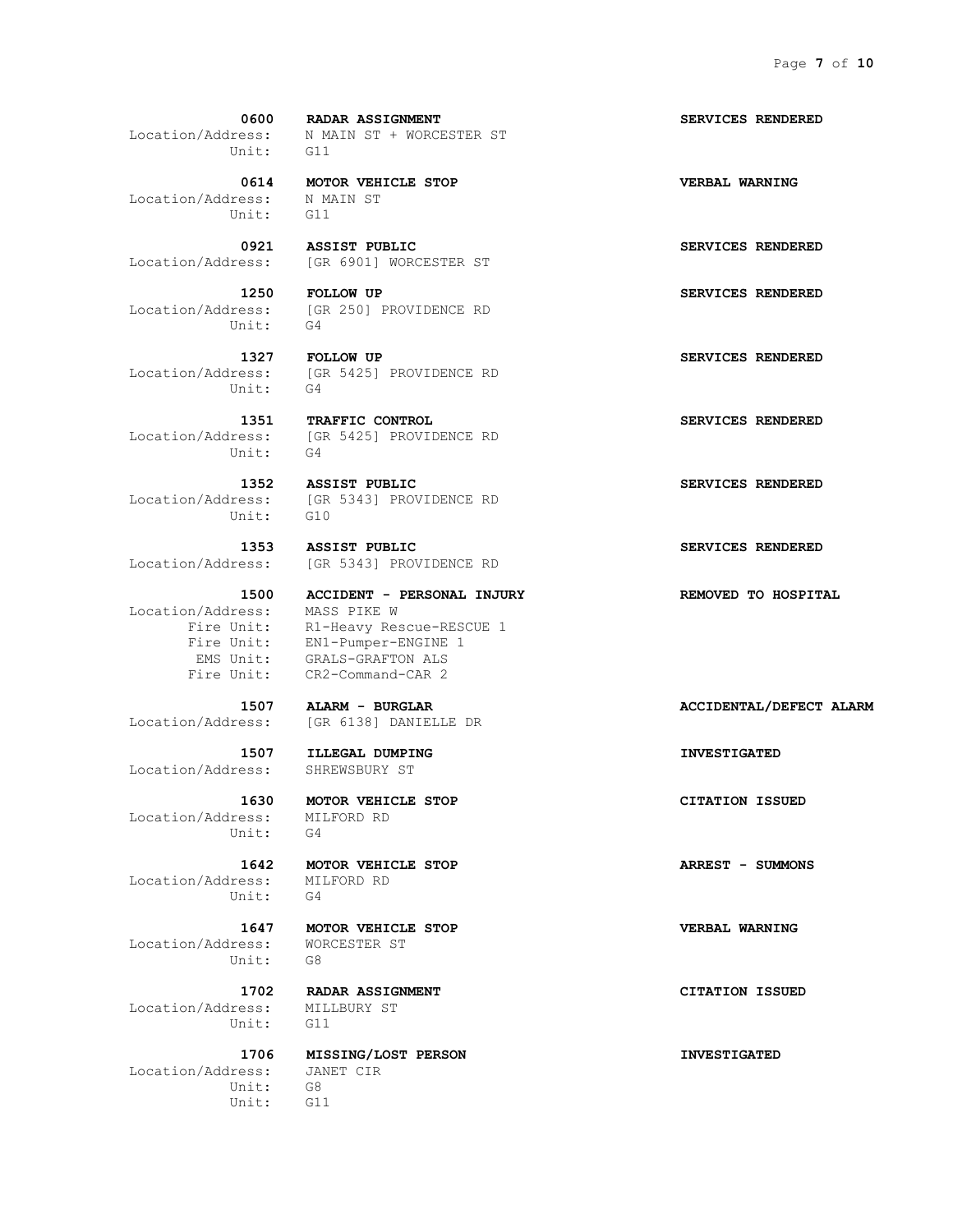**1710 PARKING VIOLATION SERVICES RENDERED** Location/Address: DEERNOLM ST + FAIRLAWN ST Unit: G11  **1723 PUBLIC SERVICE OTHER UNFOUNDED** Location/Address: PROVIDENCE RD  **1742 MOTOR VEHICLE STOP ARREST - SUMMONS** Location/Address: LUKA DR Unit: G11 Refer To Summons: 22-73-AR Charges: LICENSE SUSPENDED, OP MV WITH SPEEDING RATE OF SPEED EXCEEDING POSTED LIMIT  **1851 LOST OR FOUND ARTICLE INFO RECORDED** Location/Address: [GR 4937] WORCESTER ST  **1941 MOTOR VEHICLE STOP CITATION ISSUED** Location/Address: MILFORD RD Unit: G9  **2001 MOTOR VEHICLE STOP CITATION ISSUED** Location/Address: MILFORD RD Unit: G9  **2053 MOTOR VEHICLE STOP VERBAL WARNING** Location/Address: WORCESTER ST Unit: G9  **2148 AMBULANCE - MEDICAL - EMD REMOVED TO HOSPITAL** Location/Address: SIBLEY ST Unit: G9 EMS Unit: GRALS-GRAFTON ALS  **2308 FIRE - ELECTRICAL SERVICES RENDERED** Location/Address: JUNIPER LN Fire Unit: CR2-Command-CAR 2 Fire Unit: EN3-Pumper-ENGINE 3

#### **For Date: 06/04/2022 - Saturday**

EMS Unit: MIALS-MILLBURY ALS

 **0033 MOTOR VEHICLE STOP CITATION ISSUED**<br> **CITATION ISSUED**<br> **CITATION ISSUED** Location/Address: Unit: G9

Unit: G9

 **0111 WELL BEING CHECK INVESTIGATED** Location/Address: [GR 13] WATERVILLE ST

## Location/Address: TROWBRIDGE CT Unit: G9 Unit: G3

 EMS Unit: GRALS-GRAFTON ALS EMS Unit: SUALS-SUTTON ALS

#### Location/Address: MAPLE AVE EMS Unit: GRALS-GRAFTON ALS Fire Unit: EN3-Pumper-ENGINE 3

 **1006 AMBULANCE - MEDICAL PATIENT REFUSAL**

Location/Address: FOREST LN

#### **0535 AMBULANCE - MEDICAL REMOVED TO HOSPITAL**

 **0742 ALARM - CARBON MONOXIDE ACCIDENTAL/DEFECT ALARM**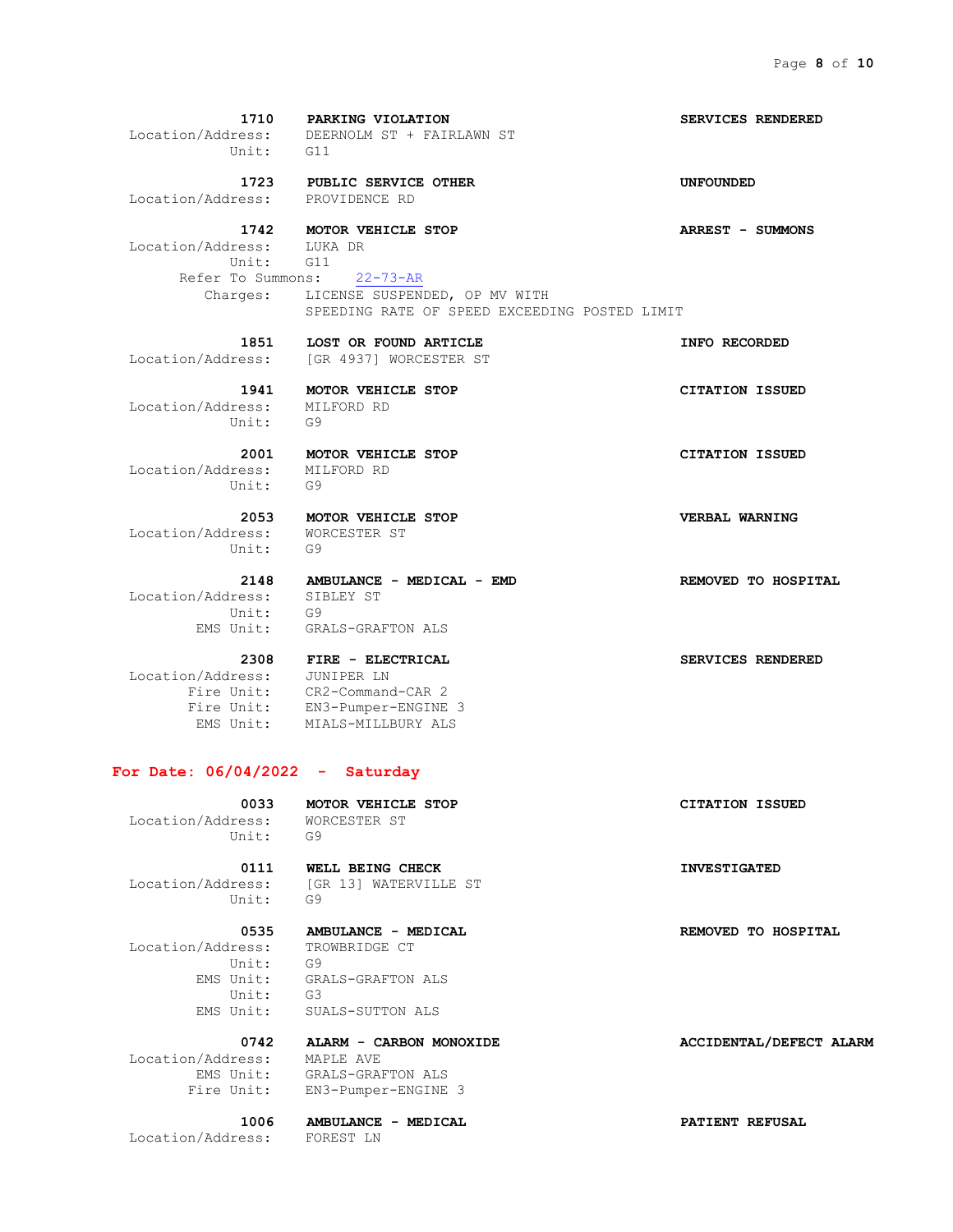EMS Unit: GRALS-GRAFTON ALS Unit: G4

Location/Address: PULLARD RD

 **1032 MOTOR VEHICLE STOP CITATION ISSUED** Location/Address: WATERVILLE ST Location/Address: WAT<br>Unit: G4

Unit: G4

 Location/Address: PROVIDENCE RD Unit: G13 Unit: G10

 Unit: G13 Unit: G10

 Location/Address: ASPEN AVE Unit: G8

 Location/Address: GRAFTON COM Unit: G11

Unit: G8

Unit: G9

Location/Address:

 Location/Address: HIGH POINT DR Unit: G8 Unit: G9

 Location/Address: CROSS ST Unit: G8 Unit: G9

 **1030 LOST OR FOUND ARTICLE INFO RECORDED**

 **1041 MOTOR VEHICLE STOP VERBAL WARNING** Vicinity of: [GR 8907] WORCESTER ST

> **1103 AMBULANCE - MEDICAL PATIENT REFUSAL** EMS Unit: GRALS-GRAFTON ALS

1138 **TRAFFIC CONTROL SERVICES RENDERED** Location/Address: [GR 4491] WORCESTER ST

 **1445 LOST OR FOUND ARTICLE INFO RECORDED** Location/Address: [GR 5483] WATERVILLE ST

 **1606 MOTOR VEHICLE LOCKOUT SERVICES RENDERED**

 **1613 MOTOR VEHICLE STOP VERBAL WARNING** Location/Address: NORTH ST + GRAFTON COM

 **1636 FIRE - MUTUAL AID SERVICES RENDERED** Location/Address: [MI 5348] GRAFTON RD Fire Unit: EN2-Pumper-ENGINE 2

 **1644 MOTOR VEHICLE VIOLATIONS SERVICES RENDERED** Location/Address: GEORGE JORDAN BLVD + NORTH ST

 **1903 SUSPICIOUS AUTO AREA SEARCH NEGATIVE** Vicinity of: BRIGHAM HILL RD + JAY ST

 **1906 CIVIL DISPUTE INFO RECORDED**

 **1542 ALARM - PANIC NO SERVICE REQUIRED**

 **1915 ANIMAL COMPLAINT SERVICES RENDERED**

 **2024 FOLLOW UP INFO RECORDED**